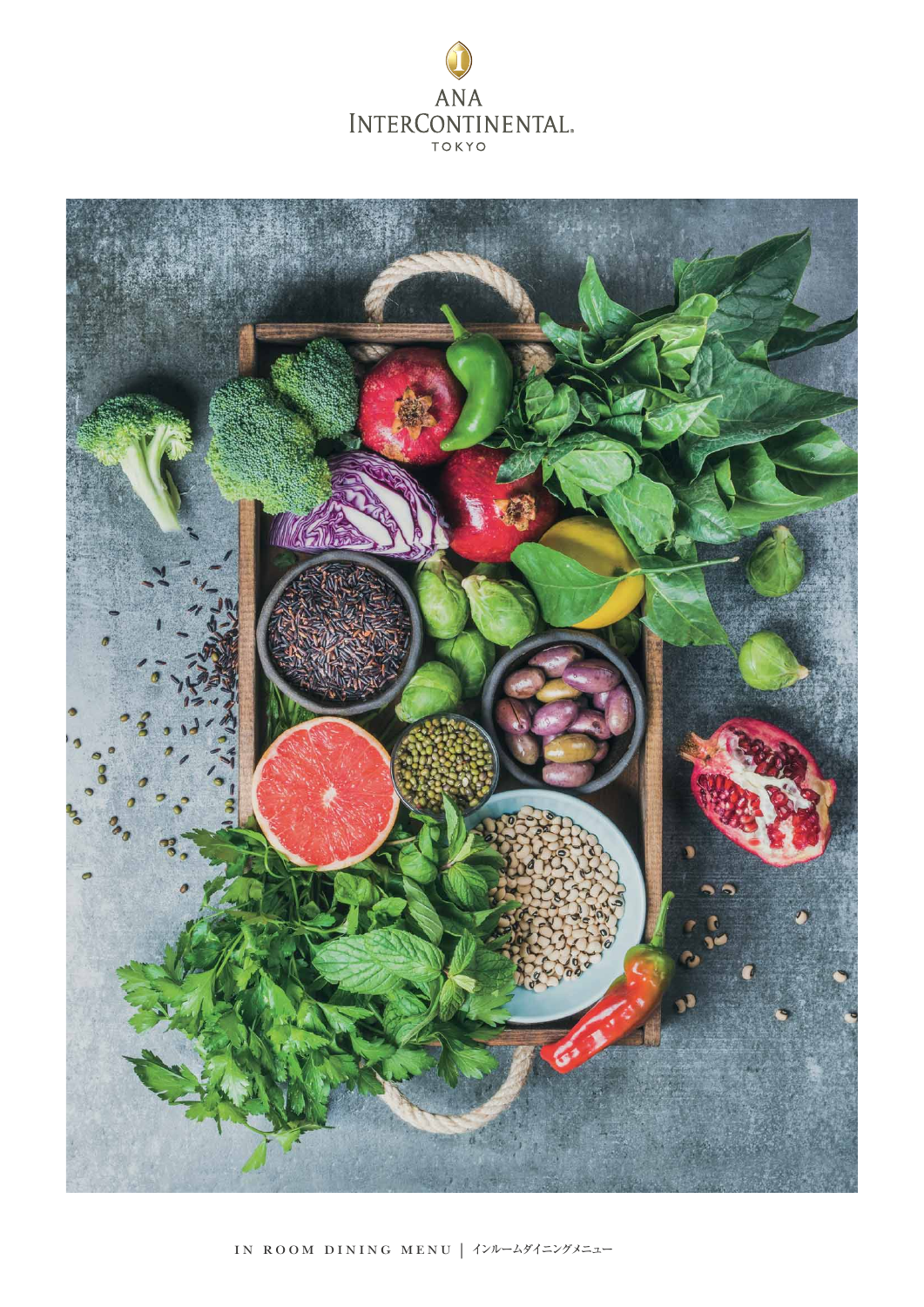# in room dining

24 Hours

Please Dial the in Room Dining Button on Your Room Telephone to Place Your Order.

- \*Prices Including Consumption Tax. An Additional 13% Service Charge Will Be Added.
- \*Please Inform Us of Any Food Allergies, Dietary or Religious Restrictions You May Have.
- \*Please Contact Us for Any Clarifications on Traceability of Food Items.

インルームダイニング

24時間

客室電話ルームサービスワンプッシュボタンで ご注文くださいませ。

※表記税込価格に別途13%のサービス料を加算させていただきます。

※お客様あるいはお連れ様の食物アレルギー、食生活条件、宗教上の 理由がある食物について、あるいは当レストランで提供する料理の 原材料についてのご質問はスタッフへお尋ねください。

※米トレーサビリティーにつきましては、スタッフにお尋ねください。

# key

| Local Origins                                                                                                                                                              | 郷土料理                                                        |  |  |  |
|----------------------------------------------------------------------------------------------------------------------------------------------------------------------------|-------------------------------------------------------------|--|--|--|
| Signature Dishes and Provincial Recipes That<br>Are Inspired by the Destination, Including<br>Dishes That Showcase Some of the Finest<br>Seasonal Ingredients of the Area. | 最高級の地元の食材をお楽しみいただける、とっておきの一品です。                             |  |  |  |
| World Kitchen                                                                                                                                                              | ワールドキッチン                                                    |  |  |  |
| Authentically Prepared Classic and<br>Contemporary Dishes from Around the World<br>That Leverage Our Global Know-how.                                                      | 私たちのグローバルネットワークを通じて、世界中で人気のメニュー<br>をオリジナルの調理法にて忠実に再現した一品です。 |  |  |  |
| <b>Light Option</b>                                                                                                                                                        | 軽食                                                          |  |  |  |
| Vegetarian Option                                                                                                                                                          | ベジタリアンに適したお料理                                               |  |  |  |
| $J$ Halal Option                                                                                                                                                           | ハラルフード (イスラム教の法律に則した食べ物)<br>をご希望の方に適したお料理                   |  |  |  |
| <b>Gluten-free Option</b>                                                                                                                                                  | グルテンフリーのお料理                                                 |  |  |  |
| <b>Vegan Option</b>                                                                                                                                                        | ビーガンに適したお料理                                                 |  |  |  |
| <b>Contains Pork</b>                                                                                                                                                       | 豚肉を含むお料理                                                    |  |  |  |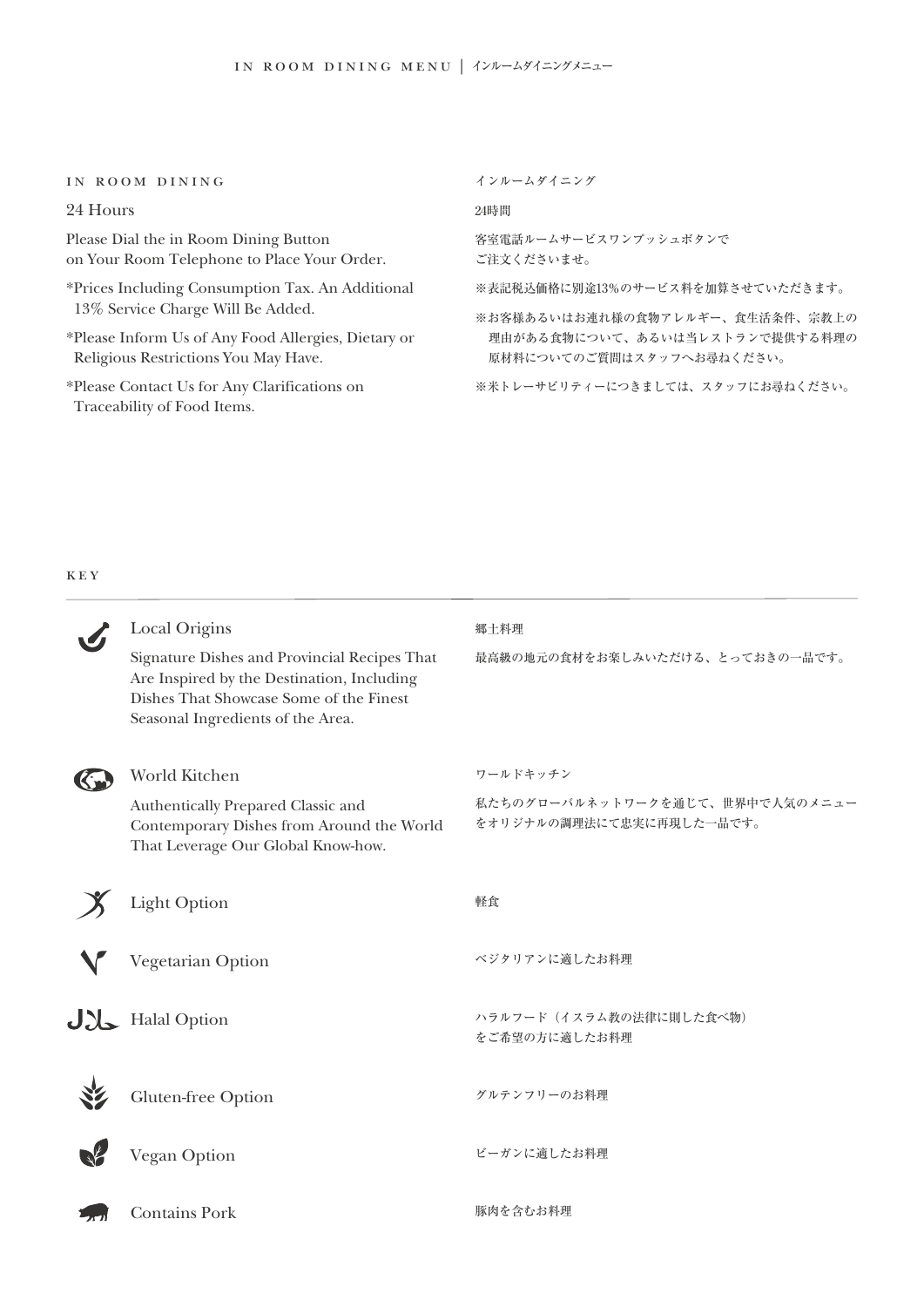| 1. TAKE AWAY BREAKFAST ¥3,080                                                                                                                                                          |   | 1.テイクアウェイセット ¥3,080                                          |   |  |
|----------------------------------------------------------------------------------------------------------------------------------------------------------------------------------------|---|--------------------------------------------------------------|---|--|
| Available 24 Hrs (It Requires 24 Hrs Advance Notice)                                                                                                                                   |   | 24時間対応*24時間前までのご注文をお願い致します。                                  |   |  |
| Assorted Bakeries and Fruits Danish                                                                                                                                                    |   | パンの盛り合わせとフルーツデニッシュ                                           |   |  |
| Seasonal Fruit(Banana)                                                                                                                                                                 | v | 季節のフルーツ                                                      | v |  |
| <b>Fruits Yogurt</b>                                                                                                                                                                   |   | フルーツヨーグルト                                                    |   |  |
| Cup Fruits Salad                                                                                                                                                                       |   | フルーツサラダ                                                      |   |  |
| Bottle of Orange Juice                                                                                                                                                                 |   | オレンジジュース                                                     |   |  |
| <b>Bottle of Mineral Water</b>                                                                                                                                                         |   | ミネラルウォーター                                                    |   |  |
| 2. CONTINENTAL BREAKFAST ¥2,970                                                                                                                                                        |   | 2.コンチネンタルブレックファースト ¥2,970                                    |   |  |
| Available 24 Hrs                                                                                                                                                                       |   | 24時間対応                                                       |   |  |
| Your Choice of Chilled Juice or<br>Smoothie of the Day                                                                                                                                 | Y | フルーツジュースまたは本日のスムージーを<br>いずれかお選びください                          | v |  |
| Orange, Pineapple, Grapefruit, Apple, Tomato or<br>Smoothie of the Day(Please Ask Our Server for<br>Today's Selection)                                                                 |   | オレンジ、パイナップル、グレープフルーツ、アップル、トマト、<br>本日のスムージー (内容はスタッフへお尋ねください) |   |  |
|                                                                                                                                                                                        |   | いずれかのパンをお選びください                                              |   |  |
| Your Choice of Assorted Bakeries                                                                                                                                                       |   | クロワッサン、フルーツデニッシュ、ソフトロールに                                     |   |  |
| Croissant, Fruit Danish, and White Bread Roll<br>Served with Butter, Jam, Marmalade and Honey                                                                                          |   | バター、ジャム、マーマレードと蜂蜜を添えて<br>または                                 |   |  |
| Or                                                                                                                                                                                     |   | ホワイトブラウン、ミューズリー、ホールウィート、ライブレッドに                              |   |  |
| White, Brown, Muesli, Whole Wheat Bread and<br>Rye Bread,                                                                                                                              |   | バター、ジャム、マーマレードと蜂蜜を添えて                                        |   |  |
| Served with Butter, Jam, Marmalade and Honey                                                                                                                                           |   |                                                              |   |  |
|                                                                                                                                                                                        |   | シリアルとミルクをお選びください                                             |   |  |
| Your Choice of Cereal and Milk<br>Cornflakes, Rice Krispies, Fruit Granola,<br>Sugarless Crispy Muesli, All-bran or Chocolate Cereal<br>Milk : Whole, Low-fat, Soybean or Non-fat Skim |   | コーンフレーク、ライスクリスピー、フルーツグラノーラ、<br>シュガーレスミューズリー、オールブラウン、チョコワ     |   |  |
|                                                                                                                                                                                        |   | ご一緒に牛乳、低脂肪乳、豆乳、無脂肪スキムミルク                                     |   |  |
|                                                                                                                                                                                        |   | お飲み物をいずれかお選びください                                             |   |  |
| Your Choice of Drink<br>Brewed Regular or Caffeinless Coffee, Ceylon,                                                                                                                  |   | コーヒー、カフェインレスコーヒー<br>紅茶(セイロン、ダージリン、イングリッシュブレックファースト)          |   |  |
|                                                                                                                                                                                        |   | またはホットチョコレート                                                 |   |  |

Darjeeling or English Breakfast Tea or Hot Chocolate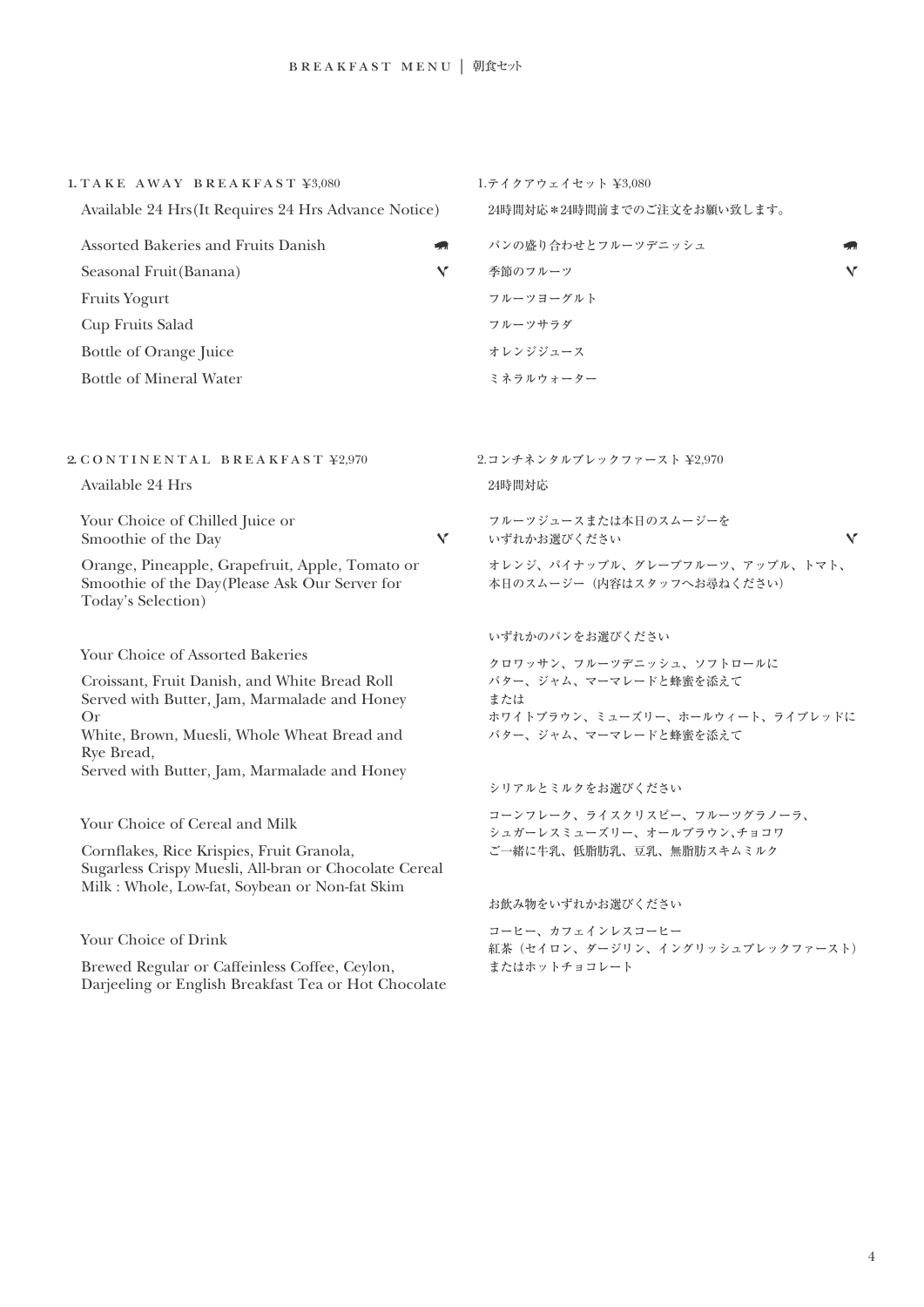

Eggs Benedict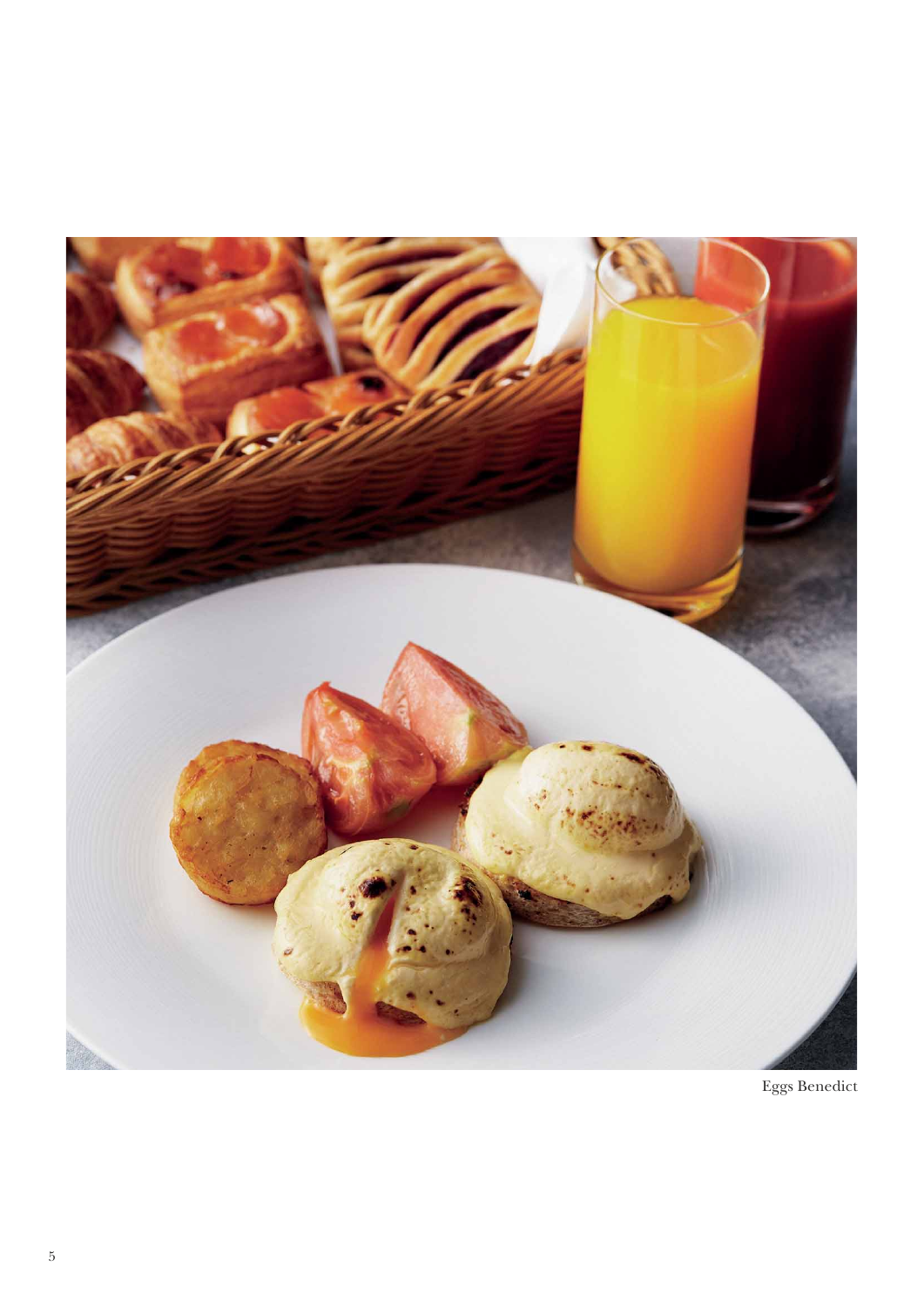# 3. THE INTERCONTINENTAL  $B$ REAKFAST ¥3,520

Available 24 Hrs

Your Choice of Chilled Juice or Smoothie of the Day

 $\checkmark$ 

Orange, Pineapple, Grapefruit, Apple, Tomato or Smoothie of the Day(Please Ask Our Server for Today's Selection)

Your Choice of Assorted Bakeries

Croissant, Fruit Danish, and White Bread Roll Served with Butter, Jam, Marmalade and Honey Or

White, Brown, Muesli, Whole Wheat Bread and Rye Bread,

Served with Butter, Jam, Marmalade and Honey

Your Choice of Cereal and Milk

Cornflakes, Rice Krispies, Fruit Granola, Sugarless Crispy Muesli, All-bran or Chocolate Cereal Milk : Whole, Low-fat, Soybean or Non-fat Skim

Two eggs cooked any style with your choice of three side garnitures

Scrambled, omelette(whole or white only), sunny side up, over easy, poached or boiled

Bacon, Chicken or Pork Sausages, Daily Potatoes, Baked Beans, Sautéed Mixed Japanese Mushrooms or Grilled Domestic Tomato

Your Choice of Drink

Brewed Regular or Caffeinless Coffee, Ceylon, Darjeeling or English Breakfast Tea or Hot Chocolate 3.インターコンチネンタルブレックファースト ¥3,520

#### 24時間対応

フルーツジュースまたは本日のスムージーを いずれかお選びください

オレンジ、パイナップル、グレープフルーツ、アップル、トマト、 本日のスムージー(内容はスタッフへお尋ねください)

M

いずれかのパンをお選びください

クロワッサン、フルーツデニッシュ、ソフトロールに バター、ジャム、マーマレードと蜂蜜を添えて または ホワイトブラウン、ミューズリー、ホールウィート、ライブレッドに バター、ジャム、マーマレードと蜂蜜を添えて

#### シリアルとミルクをお選びください

コーンフレーク、ライスクリスピー、フルーツグラノーラ、 シュガーレスミューズリー、オールブラウン、チョコワ ご一緒に牛乳、低脂肪乳、豆乳、無脂肪スキムミルク

卵2個をお好みのスタイルで、3種の付け合わせを添えて

スタイルをお選びください

スクランブル、プレーンまたはホワイトオムレツ、 フライド(サニーサイドアップまたはオーバーイージー)、 ポーチド、ソフトボイルド

付け合わせをお選びください

ベーコン、チキンまたはポークソーセージ、本日のポテト料理、 ベイクドビーンズ、ミックス和茸のソテー、国産トマトグリル

お飲み物をいずれかお選びください

コーヒー、カフェインレスコーヒー 紅茶(セイロン、ダージリン、イングリッシュブレックファースト) またはホットチョコレート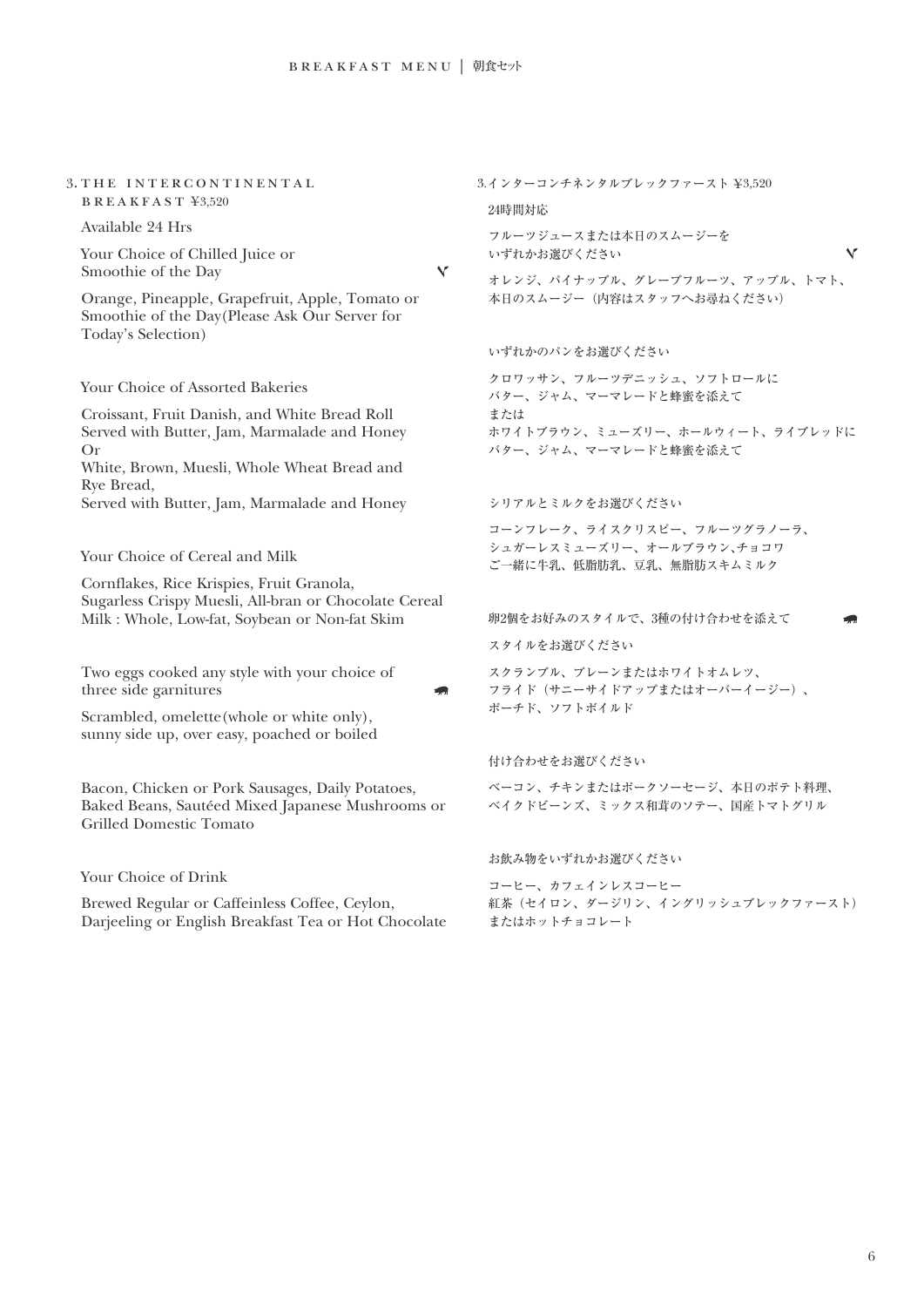| 4. THE HEALTHY SPA BREAKFAST ¥3.740                                                                                                                                                            | 4.ヘルシーブレックファースト'ザ·スパ' ¥3,740                                                 |  |  |
|------------------------------------------------------------------------------------------------------------------------------------------------------------------------------------------------|------------------------------------------------------------------------------|--|--|
| (Available from 07:00 to 10:00 A.M.Only)                                                                                                                                                       | $(AM 7:00 \sim AM10:00)$                                                     |  |  |
| Your Choice of Chilled Juice or<br>Smoothie of the Day<br>N.                                                                                                                                   | フルーツジュースまたは本日のスムージーを<br>$\sqrt{}$<br>いずれかお選びください                             |  |  |
| Orange, Pineapple, Grapefruit, Apple, Tomato or<br>Smoothie of the Day(Please Ask Our Server for<br>Today's Selection)                                                                         | オレンジ、パイナップル、グレープフルーツ、アップル、トマト、<br>本日のスムージー(内容はスタッフへお尋ねください)                  |  |  |
| Plain or Low-fat Yoghurt                                                                                                                                                                       | プレーンヨーグルトまたは低脂肪ヨーグルト                                                         |  |  |
| Two Eggs White Omelette, Freshly Sliced Avocado,<br>Green Asparagus, Crispy Spinach and Ricotta Cheese<br>Salad, with Whole Wheat Bread and Walnut Dressing,<br>Served with Japanese Green Tea | 卵2個のホワイトオムレツ、フレッシュアボカド、アスパラガス、<br>ほうれん草とリコッタチーズのサラダ、<br>全粒粉ブレッドと胡桃とドレッシング、緑茶 |  |  |
| 5. TRADITIONAL JAPANESE<br>BREAKFAST $X \times 3,630$                                                                                                                                          | 5.和定食 ズ <b>S</b> ¥3,630<br>$(AM 7:00 \sim AM10:00)$                          |  |  |

(Available from 07:00 to 10:00 A.M.Only)

Stewed Seasonal Vegetables, Assorted Side Dishes Grilled Market Fish, Miso Soup, Pickles, Steamed Rice, Brewed Coffee or Japanese Green Tea 季節野菜の炊き合わせ、小鉢各種、本日の焼き魚、味噌汁、漬け物、 ご飯、コーヒーまたは緑茶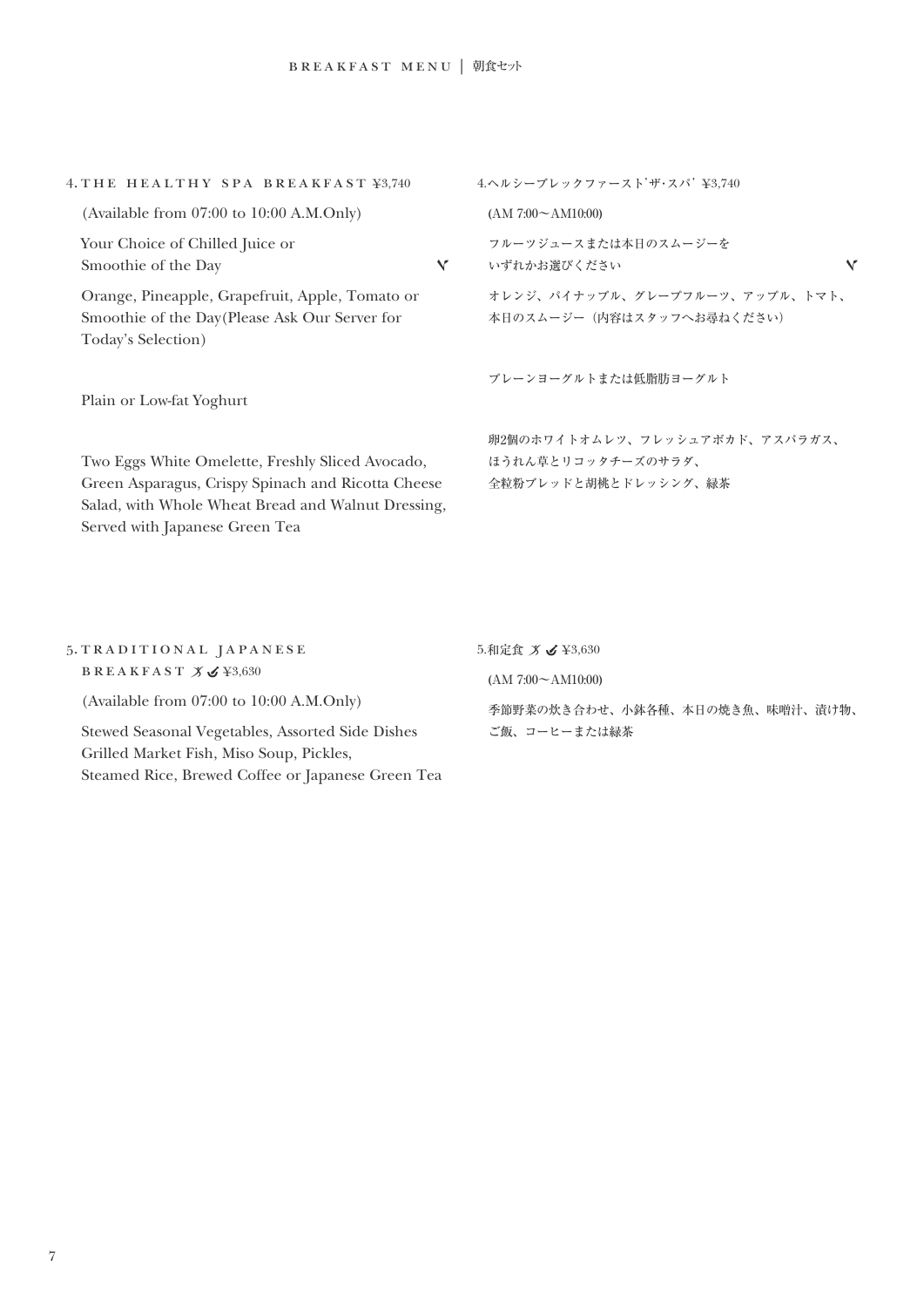| 6. Freshly Squeezed Juice<br>or Smoothie of the Day                                                                                                  | $V \; \text{\&} 1,650$ | 6.絞りたてフレッシュジュース<br>またはスムージー                                                          | $Y \not\equiv 1,650$ |  |  |  |
|------------------------------------------------------------------------------------------------------------------------------------------------------|------------------------|--------------------------------------------------------------------------------------|----------------------|--|--|--|
| Juice : Orange, Grapefruit, Pineapple<br>Smoothie: Banana or Strawberry                                                                              |                        | ジュース:オレンジ、グレープフルーツ、パイナップル<br>スムージー:バナナまたはストロベリー                                      |                      |  |  |  |
| 7. Chilled Juice                                                                                                                                     | $V = 1,100$            | 7.フルーツジュース                                                                           | 1,100<br>Y           |  |  |  |
| Orange, Pineapple, Grapefruit, Apple, Tomato                                                                                                         |                        | オレンジ、パイナップル、グレープフルーツ、<br>アップルまたはトマト                                                  |                      |  |  |  |
| 8. Swiss Bircher Muesli                                                                                                                              | $V = 1,540$            | 8.スイスビッシャーミューズリー                                                                     | v<br>1,540           |  |  |  |
| Grated Fresh Apples, Raisins, Honey and Dried Fruits                                                                                                 |                        | アップル、レーズン、蜂蜜とドライフルーツ入り                                                               |                      |  |  |  |
| 9. Seasonal Sliced Fruits or Comporte<br>(Your Choice of One)                                                                                        | $V = 1,760$            | 9.季節のカットフルーツ または コンポート<br>(いずれかお選びください)                                              | $Y = 1,760$          |  |  |  |
| Fruits: Pineapple, Melon, Papaya, Orange, Grapefruit<br>Comporte : Dark Cherries, Apricot, Apple, Pear                                               |                        | パイナップル、メロン、パパイヤ、オレンジ、グレープフルーツ、<br>ダークチェリーコンポート、アプリコットコンポート、<br>リンゴのコンポート、洋梨のコンポート    |                      |  |  |  |
| 10.Your Choice of Cereal and Milk                                                                                                                    | 1,100                  | 10.シリアル (いずれかお選びください)                                                                | 1,100                |  |  |  |
| Cornflakes, Rice Krispies, Fruit Granola,<br>Sugarless Crispy Muesli, All-bran or Chocolate Cereal<br>Milk : Whole, Low-fat, Soybean or Non-fat Skim |                        | コーンフレーク、ライスクリスピー、フルーツグラノーラ、<br>シュガーレスミューズリー、オールブラン、チョコワ<br>ご一緒に:牛乳、低脂肪乳、豆乳、無脂肪スキムミルク |                      |  |  |  |
| 11. Plain or Low Fat Yoghurt                                                                                                                         | 605                    | 11.プレーンヨーグルトまたは低脂肪ヨーグルト                                                              | 605                  |  |  |  |
| 12. Fruit Yoghurt                                                                                                                                    | 1,320                  | 12.フルーツヨーグルト                                                                         | 1,320                |  |  |  |
| Plain Yoghurt Served with Seasonal Fruuit                                                                                                            |                        | プレーンヨーグルト 季節のフレッシュフルーツ添え                                                             |                      |  |  |  |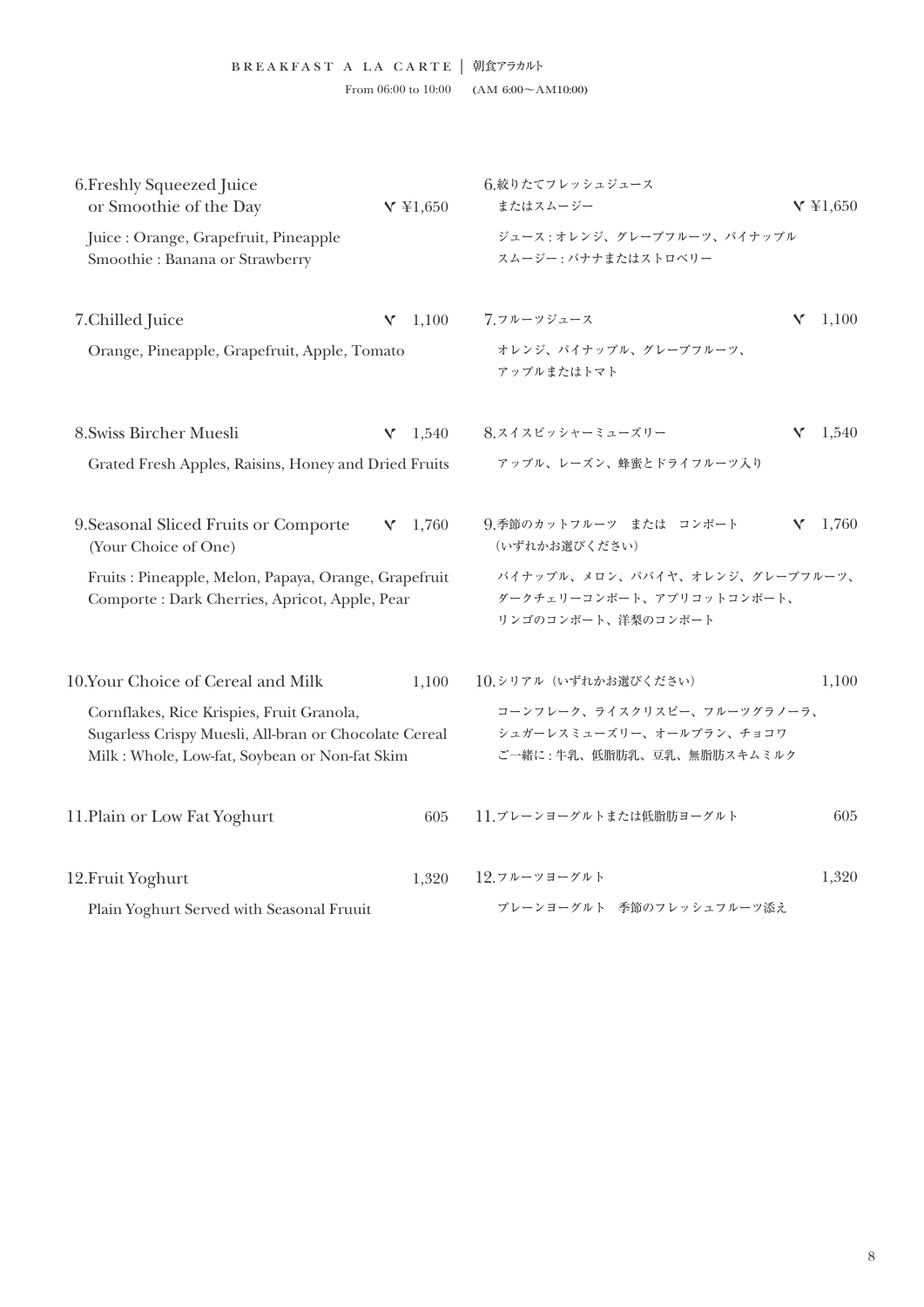From 06:00 to 10:00 (AM 6:00 $\sim$ AM10:00)

| 13.Your Choice of Assorted Bakeries                                                                                                                                                                                                                                                                               |                                                                                                   | 13.ベーカリーセレクション                                                                                                                                                            |        |  |
|-------------------------------------------------------------------------------------------------------------------------------------------------------------------------------------------------------------------------------------------------------------------------------------------------------------------|---------------------------------------------------------------------------------------------------|---------------------------------------------------------------------------------------------------------------------------------------------------------------------------|--------|--|
| Available 24 Hrs                                                                                                                                                                                                                                                                                                  |                                                                                                   | 24時間対応                                                                                                                                                                    |        |  |
| Croissant, Chocolate Danish, Fruit Danish,<br>White Bread Roll, White Loaf or Brown Loaf,<br>Rye Loaf, Fruit Rye Loaf, Whole Wheat Loaf,<br>Baguette, Plain Muffin,<br>Spiced Pumpkin & Chocolate Muffin,<br>Served with Butter, Jam, Marmalade and Honey                                                         |                                                                                                   | クロワッサン、チョコデニッシュ、<br>フルーツデニッシュ、ソフトロール、<br>ホワイトまたはブラウントースト、ライブレッド、<br>フルーツライローフ、ホールウィートトースト、バゲット、<br>プレーンマフィン、<br>五香粉の香るカボチャとチョコレートのマフィン、<br>バター、ジャム、マーマレードと蜂蜜を添えて          |        |  |
| <b>Basket of 5 Pieces</b>                                                                                                                                                                                                                                                                                         | ¥1,650                                                                                            | 5個                                                                                                                                                                        | ¥1,650 |  |
| <b>Basket of 3 Pieces</b>                                                                                                                                                                                                                                                                                         | 1,100                                                                                             | 3個                                                                                                                                                                        | 1,100  |  |
| *gluten-free Bread Are Available on Request.<br>Please Ask Our Server.                                                                                                                                                                                                                                            | \$ź                                                                                               | ※グルテンフリーのパンをご希望の場合は<br>係りにお尋ねください。                                                                                                                                        | ∛∕     |  |
| of Three Side Garnitures                                                                                                                                                                                                                                                                                          | 14. Two Eggs Cooked Any Style with Your Choice<br>1,760                                           | 14.卵2個をお好みのスタイルで、<br>3種の付け合わせを添えて                                                                                                                                         | 1,760  |  |
| Available 24 Hrs                                                                                                                                                                                                                                                                                                  |                                                                                                   | 24時間対応                                                                                                                                                                    |        |  |
| Scrambled, Omelette (Whole or White Only),<br>Sunny Side up, over Easy, Poached or Boiled<br>or Grilled Domestic Tomato                                                                                                                                                                                           | Bacon, Chicken or Pork Sausages, Daily Potatoes,<br>Baked Beans, Sautéed Mixed Japanese Mushrooms | スタイルをお選びください<br>スクランブル、プレーンまたはホワイトオムレツ、<br>フライド (サニーサイドアップまたはオーバーイージー)、<br>ポーチド、ソフトボイルド<br>付け合わせをお選びください<br>ベーコン、チキンまたはポークソーセージ、本日のポテト料理、<br>ベイクドビーンズ、ミックス和茸のソテー、国産トマトグリル |        |  |
| 15. Three Eggs Omelette, Whole or White Only<br>or Spanish Open-faced Omelette with Your<br>Choice of 3 Garnishes<br>1,760<br>Bacon, Tomatoes, Cooked Ham, Hard Cheese,<br>Sautéed Mushroom, Onion or Capsicum<br><b>Eggs Benedict</b><br>Toasted English Muffin Topped with Poached Egg<br>and Hollandaise Sauce |                                                                                                   | 15.卵3個のオムレツ、ホワイトオムレツまたは<br>スパニッシュオムレツにお好みの具を入れて<br>$\blacksquare$ 1,760<br>ベーコン、トマト、ハム、チーズ、マッシュルームソテー、<br>オニオン、パプリカ<br>エッグベネディクト<br>トーストマフィンにポーチドエッグとオランデーズソースを載せて        |        |  |
|                                                                                                                                                                                                                                                                                                                   |                                                                                                   |                                                                                                                                                                           |        |  |
| 17. Honey Ham                                                                                                                                                                                                                                                                                                     | 1,870                                                                                             | 17.ハニーハム                                                                                                                                                                  | 1,870  |  |
| 18.Spinach                                                                                                                                                                                                                                                                                                        | 1,760                                                                                             | 18.ほうれん草                                                                                                                                                                  | 1,760  |  |
| 19.Smoked Salmon                                                                                                                                                                                                                                                                                                  | 1,870                                                                                             | 19.スモークサーモン                                                                                                                                                               | 1,870  |  |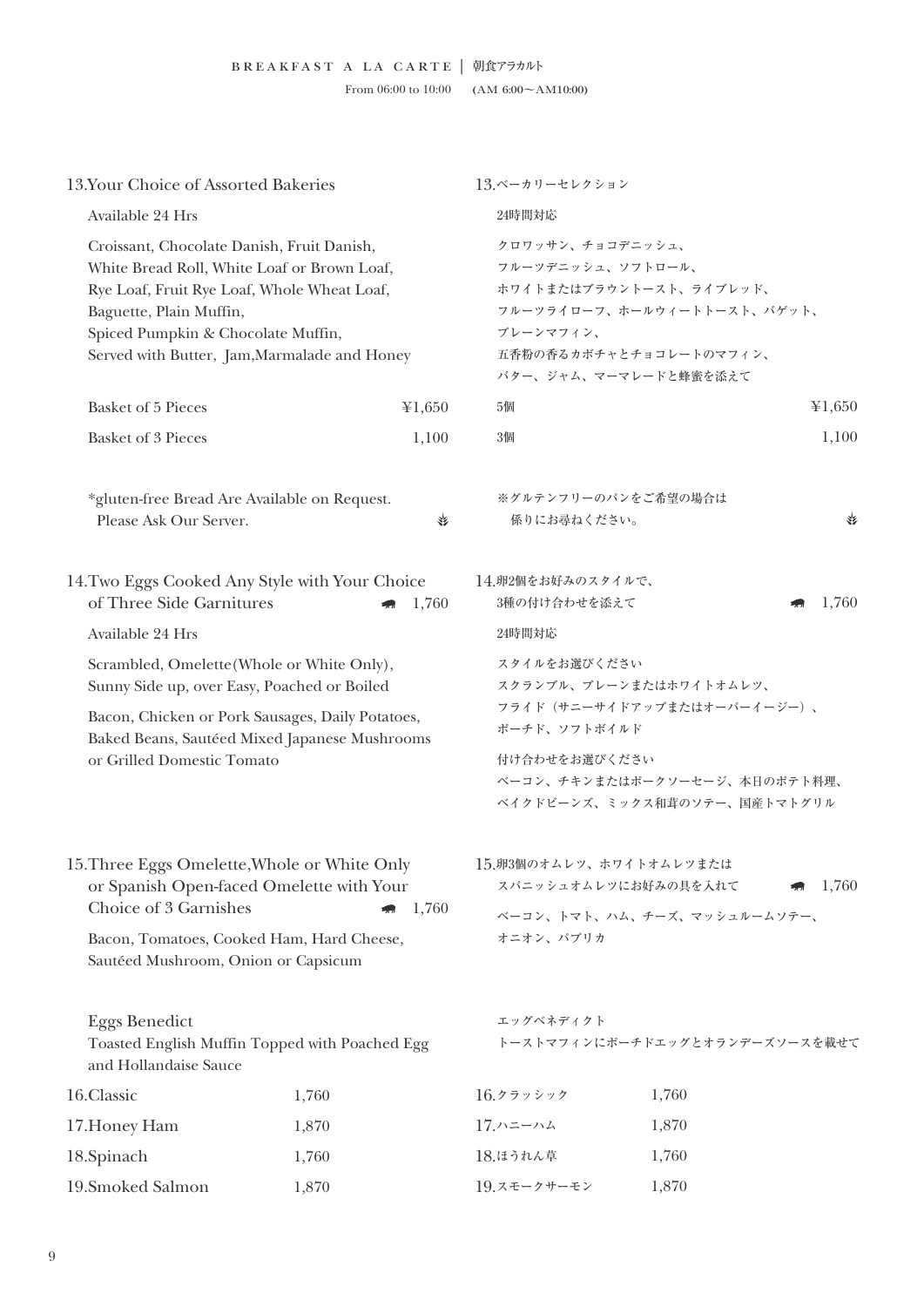| 20. Thick and Fluffy Pancakes                                                                                      |    | ¥1,760      | 20.焼き立てパンケーキ                                      |    | ¥1,760 |
|--------------------------------------------------------------------------------------------------------------------|----|-------------|---------------------------------------------------|----|--------|
| Served with Maple Syrup and Mixed Berries Compote                                                                  |    |             | メープルシロップ、ミックスベリーのコンポート添え                          |    |        |
| 21. Grilled Belgium Waffles                                                                                        |    | 1,760       | 21.焼き立てベルギーワッフル                                   |    | 1,760  |
| Served with Whipped Cream and<br><b>Mixed Berries Compote</b>                                                      |    |             | ホイップクリーム、ミックスベリーのコンポート添え                          |    |        |
| 22. French Toast                                                                                                   |    | 1,760       | 22.フレンチトースト                                       |    | 1,760  |
| Served with Honey and Mixed Berries Compote                                                                        |    |             | 蜂蜜、ミックスベリーのコンポート添え                                |    |        |
| 23. Oatmeal Porridge                                                                                               |    | 1,760       | 23.オートミール・ポリッジ                                    |    | 1,760  |
| Served with Honey and Mixed Berries Compote                                                                        |    |             | 蜂蜜、ミックスベリーのコンポート添え                                |    |        |
| 24. Seasonal Green Leaf Salad<br>With Choice of French, Japanese, Chinese,<br>Thousand Island or Balsamic Dressing |    | $V = 1,870$ | 24.季節の野菜サラダ<br>(ドレッシングをお選びください)                   | Y  | 1,870  |
|                                                                                                                    |    |             | フレンチ、和風、中華風、サウザンアイランド<br>またはバルサミコドレッシング           |    |        |
| 25. Assorted Four Selections of Cold Cuts 4 2,200                                                                  |    |             | 25.4種のコールドカットの盛り合わせ                               |    | 2,200  |
| Smoked Salmon, Salami, Prosciutto, Roast Ham                                                                       |    |             | スモークサーモン、ミラノサラミ、生ハム、ローストハム                        |    |        |
| 26. Rice Porridge                                                                                                  |    | $3 - 1,650$ | 26.お粥 (お好みのスタイルをお選びください)                          | 万丽 | 1,650  |
| Served Either Chinese Style with Boiled Chicken,<br>Dried Shrimps, Ginger and Coriander<br>Or                      |    |             | 蒸し鶏、干し海老、生姜、香菜を添えた中華風<br>または<br>温泉卵、梅干し、お漬物を添えた和風 |    |        |
| Japanese Style with One Soft-boiled Egg, Dried Sour<br>Plum and Vegetable Pickles                                  |    |             |                                                   |    |        |
| 27. Deep Fried Tofu                                                                                                | びん | 2,035       | 27.揚げだし豆腐 野菜あんかけ                                  | びん | 2,035  |
| With Vegetables in Thick Japanese Sauce                                                                            |    |             |                                                   |    |        |
| 28. Wheat Noodle Soup<br>with Prawn Tempura and Egg                                                                |    | 2,640       | 28.海老天入り鍋焼きうどん                                    |    | 2,640  |
| 29. Steamed Plain Japanese Rice                                                                                    | びん | 550         | 29. 国産米ライス                                        | びん | 550    |